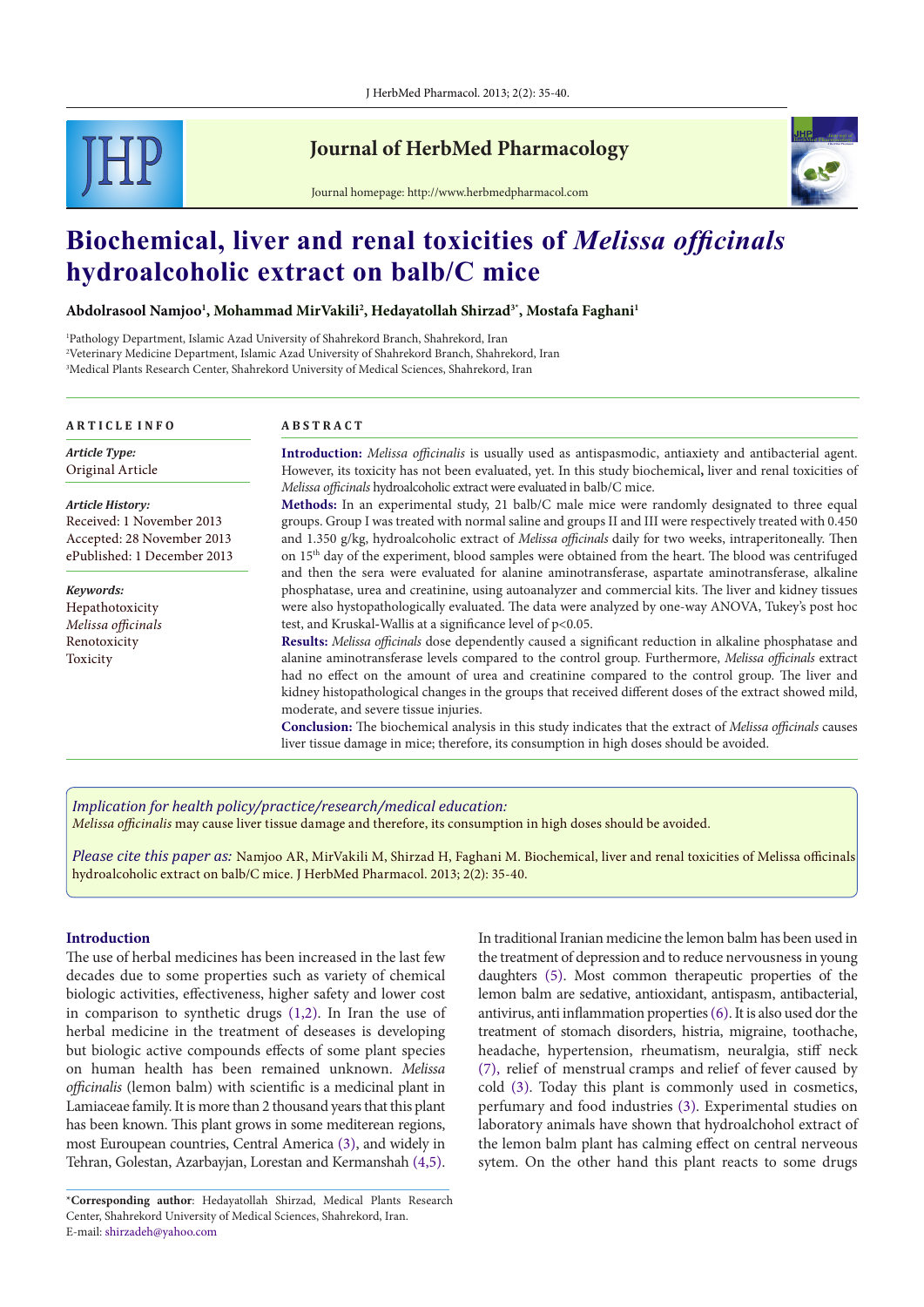like alchohol, tranquilizers, barbiturates, antigaluocoma drugs and selective serotonin reuptake [inhibitors](http://www.google.com/url?sa=t&rct=j&q=&esrc=s&source=web&cd=2&ved=0CDUQFjAB&url=http%3A%2F%2Fwww.mayoclinic.com%2Fhealth%2Fssris%2FMH00066&ei=oYBCUsaPEJbb4AOFqIC4Cg&usg=AFQjCNHFU0UQfJ7_iIiCuR-x8XKBTI9EIg&bvm=bv.53077864,d.dmg) [\(4](#page-4-3)). More than one hundred chemicals have been identified available in lemon balm. Some herbal chemicals like jeraniol linalool, citronella and citral produce perfume and fragnance in lemon balm ([8](#page-4-7)). Moreover lemon balm plant contains a number of flanovoids and *monoterpenoid aldehydes* [\(6\)](#page-4-5). Some of phenolic compounds are tannins, rosmarinic acid, fanovids like apigenin-7-oxide-glucoside, luteolin-7-oxide-glucoside and three flavenoids including Rhamnazin, ramnocitrin and isoquercetin [\(8](#page-4-7)[,9\)](#page-4-8). The results of the last studies have shown that lemon balm extract contains rosmarinic acid, tritrepnoids, olinolic acid and oresal acid that prvent the activities of gamma-amminobutric acid transaminase (GABA-T) [\(10\)](#page-4-9) and this prevention increase brain accessability to GABA ([11\)](#page-4-10). Given lemon balm pharmaceutical properties, studying the toxic effects of this plant is significantly important. The present study is the first experimental study that considers effect of subacute toxicity of lemon balm hydroalcoholic extract on liver and kidney tissues of the female balb/C mice in the terms of anzyme changes and pathology in order to show side effects that can be provided following consumption of this plant.

# **Materials and Methods**

In this experimental study lemon balm samples were provided from grossary centers were confirmed by botenists of the Medical plants research Center of the Shahrekord University of Medical Siences. Then, a herbarium specimen was prepared and kept in Herbarium unit of Shahrekord University of Medical Sciences under No. 407. The maceration method was used to extract lemon balm plant. Smooth powder was made form dried leaves and branches of the plant by using an electric mill. Then, the powder was mixed with 70 degree alchohol to the extent that alchohol level was 3 centimeters higher than powder level and then this mixture was filtered using glass hopper and filter paper after passing 48 hours. Filtered solution was transferred into balloon and its solvent was evaporated by rotary vaccuim pump (set in 48-50 ċ). Obtained concentrated liquid was dried by a flat glass dish inside avon in 37 ° C. The obtained powder was collected to be used in providing different doses of lemon balm hydroalchoholc extract ([6](#page-4-5),[12](#page-5-0)). 40 grams pure lemon balm extract was obtained from 1000 gr dried lemon balm plant. In this interventional study albino female mice with approximate weight of 20-30 g were used to conduct study. They were provided from Tehran Pastor Institute and then maintained in laboratory Animals Resource Center of the Islamic Azad University of Shahrekord in 3±20 ċ, 12 hours light-dark cycle and appropriate humidity. To make them compatible with environmental conditions mice were randomly divided into three groups of seven mice, one week befor starting the test, including a control group and two treatment groups treated with 0.450 and 1.350 mg/kg doses of lemon balm hydroalcoholic extract and were maintained in standard polipropolyne cages. Urban water and standard pelleted food were freely available for mice. All instructions related to work with laboratory animals were performed in accordance with University Regulation and Ethics Committee orders. To determine acute toxity (LD50) with regard to similar studies 18 other female mice were divided into three groups of six mice which received 4, 4.5 and 5g /Kg doses of lemon

balm hydroalchoholic extract, intraperitoneally. Mice were cared and supervised for 5 hours at 2.30 h intervals and for 24h at the end of experiment in terms of behaviour, food and water consumption amount and death. Mortality number was determined after 24h [\(12](#page-5-0)) and LD50 was obtained 4.5 g/Kg. After specification of acute toxicity dose the studied groups were injected daily with lemon balm hydroalcoholic extract at 10 and 30% doses of acute toxicity, respectively for 14 days at a same time and control group was injected 0.3 ml normal saline, intraperitoneally [\(6](#page-4-5)). Mice were not fed for 12 hours after last injection of hydroalcoholic extracts and normal salin then blood samples were collected from the heart after anesthetization by chloroform and opening thoracic cavity. To seprate serum, the sample was centrifuged 10 minutes in 3000 cycles. Measurment of ALP, ALT and AST enzymes and serum levels of urea and creatinine was performed by autoanalyzer BT-3000 model (Biotechnique Company, Italy) using diagnostic kits of the Pars Azmoun Company. To perform pathology studies liver and kidney tissue samples were fixed in 10% buffered formalin (German country). Then according to common histology methods paraffin blocks were provided and some 5 micron cuts were created by microtom Shandon Citadel 315 model (England) and then were stained with haematoxylin and eosin ([13](#page-5-1)). Damages of the kidney and liver tissue in studied groups were randomly selected with magnification 100, in three microscope fields and then were studied. These demages included some abnormalities in structural order and pattern of the liver cells and kidney nephrons. Results were reported as  $(-)$ ,  $(+)$ ,  $(+2)$  and  $(+3)$ signs, respectively for no changes in the kidney and liver structural order, presence of mild focal amnormalities in the liver lobules and kidney tubules structure and order, 50% (moderate) abnormality in the liver lobules and kidney tubules and sever abnormality in liver and kidney structure. The signs  $-$ ,  $+$ ,  $+2$  and  $+3$  were used respectively to show lack of observation of the ducts with hyperplastic epithelial cells, observation of three biliary tracts in each triads, 4 or 5 ducts with connective tissue in each triad and more than 5 biliary ducts in each triad, respectively. Lack of piecemeal necrosis around the portal area and the glomerular tubules, mild piecemeal necrosis, less than 50% involvement (moderate) of the hepatocytes around the portal tract and the curved pipes near and around the cortical area and more than 50% involvement of the hepatocytes around the portal tract and the cortical tubules were considered, respectively as signs -, +, +2 and +3. Lack of inflammatory cells observation in the portal area and between kidney tubules was reported with sign -, mild penetration of inflammatory cells in less than 1/3 of the portals and between renal tubules was reported with sign +, moderate penetration of inflammatory cells in the 1/3 to 2/3 of portals and between renal tubules was reported with sign +2 and sever penetration of compressed inflammatory cells in more than 2/3 of the portal area and between renal tubules was reported with sign +3. The signs -, +, +2 and +3 were assigned respectively to lack of portal fibrosis observation, development of mild portal fibrosis, moderate fibrous bridges and severe cirrhosis. Neutrophils accumulation in dead liver cells regions was defined as hepatocyte focal necrosis. Also apoptotic hepatocytes were specified by acidophilic cytoplasm and hyalinization. The presence of focal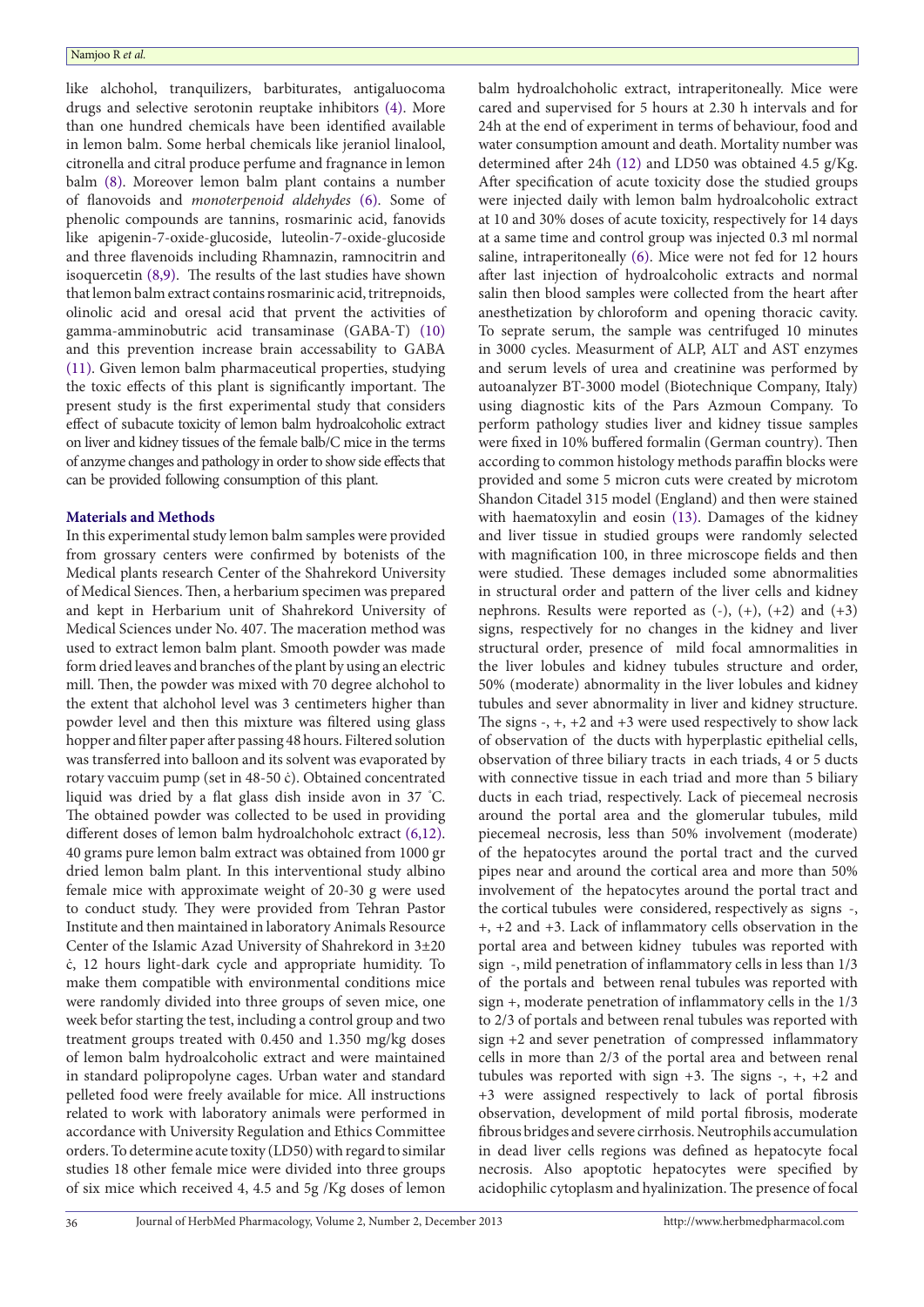necrosis, diffuse necrosis, apoptosis, Kupffer cells hyperplasia, sinusoidal dillation and hyperemia was specified with the  $sign + and the sign - was used to show their absence (14).$  $sign + and the sign - was used to show their absence (14).$  $sign + and the sign - was used to show their absence (14).$ Based on the results obtained from the Kolmogorov-Smirnov test to estimate equality of continuous, one-dimensional probability [distribution,](http://en.wikipedia.org/wiki/Probability_distribution) all data were distributed normally (P>0.05). Data were presented as mean±standard deviation and the one-way ANOVA statistical test was used to test significant difference between control and treatment groups. The Tukey's Post Hoc test was used if significant difference was obtained. Also to test histopathological data, the data obtained as qualitative between groups were analysed by Kruskal-Wallis test using SPSS statistical software.

## **Resuls**

The results of biochemical parameters tests showed that serum activity of enzyme AST, as well as creatinine and urea following intraperitoneal injection of 450 and 1350 mg/kg doses of lemon balm had not changed significantly compared to control group (P>0.05), but the enzyme ALT in groups of mice treated with 1.350 g/kg dose of lemon balm extract showed significant reduction compared to control group and group of 450 mg /kg dose of lemon balm (P<0.05). Also activity of ALP enzyme in groups treated with hydroalcoholic lemon balm extract at doses of 10 and 30% acute toxicity showed a significant decrease (P<0.01) compared to the control group ([Table 1](#page-2-0)).

According to histopathologic results of the liver tissue the lemon balm has increased relatively mild the pleomorphism hepatocyts in group recieving 30% lemon balm compared to other groups (P<0.05). Also in group receiving 30% lemon balm, moderate necrosis of the liver parenchymal, sinusoids dilation and moderate increase of hepatocytes with eosinophilic cytoplasm and hyperchoromatic chromatin (apoptosis) was more than the other groups (P<0.05) [\(Table](#page-2-1)  [2](#page-2-1) and [Figure 1](#page-3-0)).

Microscopic studies conducted on liver tissue in groups receiving lemon balm at doses of 10 and 30% acute toxicity showed secretion of mononuclear inflammatory cells in the portal space [\(Figure 1](#page-3-0)), irregular hepatocytes plates and

<span id="page-2-0"></span>

|  |  |  |  | Table 1. Effect of lemon balm hydroalcoholic extract on biochemical parameters of the mice serum |
|--|--|--|--|--------------------------------------------------------------------------------------------------|
|--|--|--|--|--------------------------------------------------------------------------------------------------|

| <b>Biochemical parameters</b><br>Groups | Urea<br>(Mg/dl)  | Creatinine<br>(Mg/dl) | Alkaline phosphatase<br>(U/I) | Alanine<br>aminotransferase (U/I) | Aspartate<br>aminotransferase (U/I) |
|-----------------------------------------|------------------|-----------------------|-------------------------------|-----------------------------------|-------------------------------------|
| Control                                 | $49+11.91$       | $0.080.42 \pm$        | $360.2 + 89.15$               | $44.8 \pm 5.07$                   | 180.8±53.28                         |
| Group 10%                               | $42.6 \pm 11.12$ | $0.050.36 \pm$        | $**185.2*38.48$               | $34.4 + 5.36$                     | $131+29.93$                         |
| Group 30%                               | $40.33 + 9.33$   | 0.040.38 <sup>±</sup> | $**148.17+54.03$              | $*27.33 \pm 7.84$                 | $137.67 \pm 22.1$                   |

The number of mice in each group was 7, the data are as Mean ± SD,

\*P<0.05 compared to control group, \*\*P <0.01 compared to control group.

<span id="page-2-1"></span>

| Table 2. Intensity of histopathological changes in liver tissue of the albino mice in different doses of lemon balm |  |  |
|---------------------------------------------------------------------------------------------------------------------|--|--|
|---------------------------------------------------------------------------------------------------------------------|--|--|

| <b>Groups</b><br>Liver changes                     | Lemon balm 10%                   | P value | Control                  | Lemon balm 30% |
|----------------------------------------------------|----------------------------------|---------|--------------------------|----------------|
| Hepatocytes degenerations                          | $2+$                             | 0.001   | $^{+}$                   | $2+$           |
| Sinusoidal congestion                              | $\overline{\phantom{a}}$         | 0.389   | $\overline{\phantom{a}}$ | $\ddot{}$      |
| Sinusoidal dilatation                              | $\overline{\phantom{a}}$         | 0.032   |                          | $2+$           |
| Portal congestion                                  | $\ddot{}$                        | 0.147   | $\bar{a}$                | $\ddot{}$      |
| Portal dilatation                                  | $2+$                             | 0.114   | $^{+}$                   | $3+$           |
| Liver vein blood                                   | $\ddot{}$                        | 0.082   | $\overline{a}$           | $2+$           |
| Bile ducts proliferation                           | $\overline{\phantom{a}}$         | 1.00    | $\overline{\phantom{a}}$ |                |
| Mononuclear cell secretion around the central vein | $\ddot{}$                        | 0.411   | $\equiv$                 | $\ddot{}$      |
| Mononuclear cell secretion around the portal area  | $2+$                             | 0.035   | $^{+}$                   | $2+$           |
| Poleomorphism hepatocytes                          | $\equiv$                         | 0.047   | $\overline{\phantom{a}}$ | $\ddot{}$      |
| Distinct nucleoli in hepatocytes                   | $2+$                             | 1.00    | $2+$                     | $2+$           |
| Hepatocytes with eosinophilic cytoplasm            | $\begin{array}{c} + \end{array}$ | 0.042   | $^{+}$                   | $2+$           |
| Necrosis of the liver parenchymal cells            | $2+$                             | 0.002   |                          | $2+$           |
| Irregular plates                                   | $\begin{array}{c} + \end{array}$ | 0.026   | $\bar{a}$                | $\ddot{}$      |
| Increase of fibrous tissue around the portal area  | $\overline{\phantom{a}}$         | 0.876   | $\overline{\phantom{a}}$ | $\ddot{}$      |

- Lack of histological changes observations (normal structure), + mild damage, 2+ moderate damage, 3+ sever damage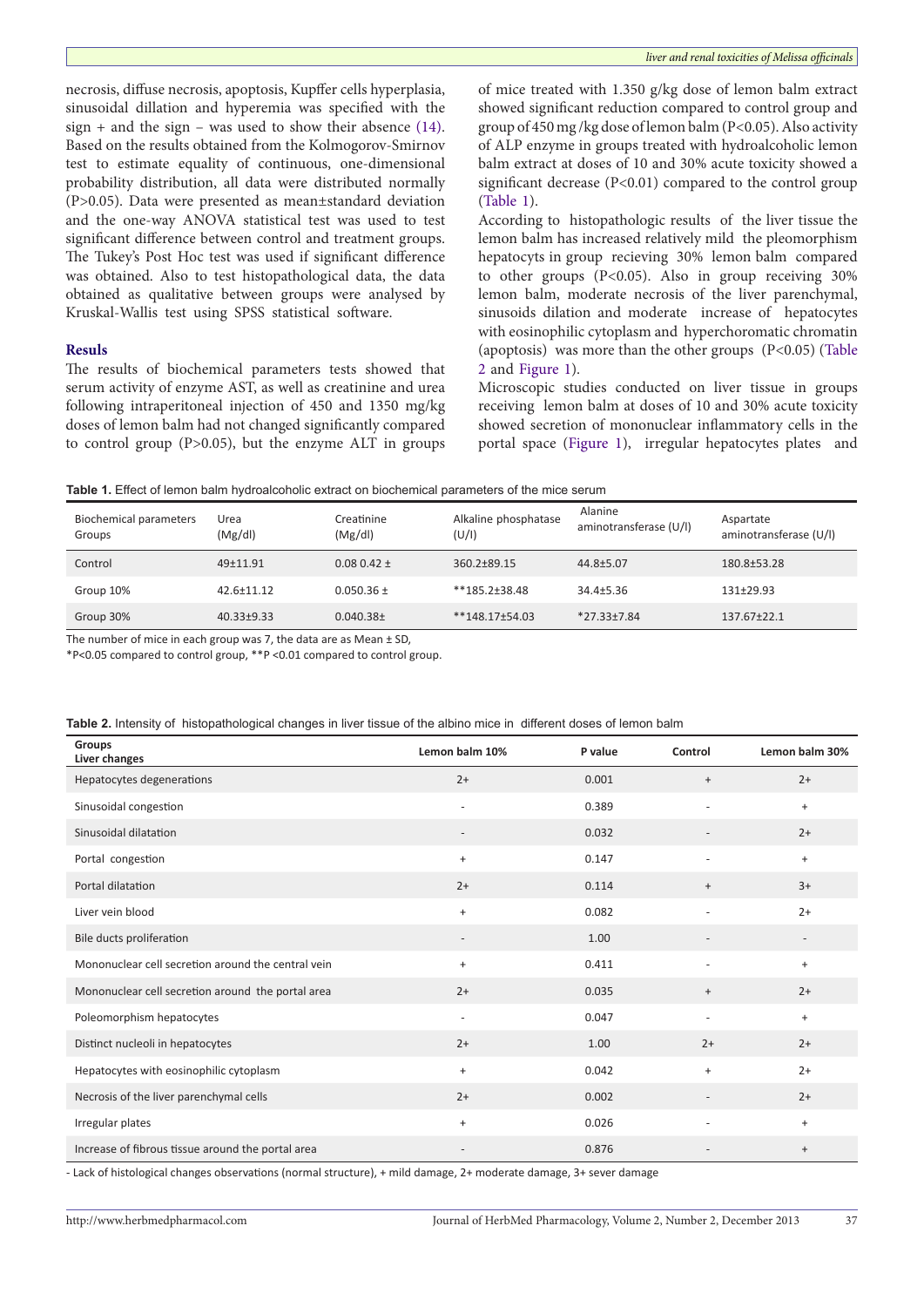#### Namjoo R *et al.*

liver paraenchymal necrosis than control group (P<0.05). Histopathologic results of the kidney tissue in group receiving lemon balm at dose of 30% of acute toxity showed relatively mild atrophy of the glomerulus, and increase in urinary space than other groups (P<0.05) [\(Figure 2](#page-3-1) and [Table 3\).](#page-3-2)

<span id="page-3-0"></span>

**Figure 1.** Histopathological picture of the liver in lemon balm group. Right side shows secretion of the lymphocytic cells in the portal space (arrow) and dilation of portal vein, apoptic cells (arrow peak), (H & E × 250); left side shows liver lobules structure in the control group, central vein (dark arrow) and natural hepatocytes (light arrow), (H  $& E \times 400$ ).

<span id="page-3-1"></span>

**Figure 2.** Histopathological image of the kidney tissue in the group receiving 30 % acute toxicity lemon balm.

Right side: Atrophy of the kidney tubules and glomeruli (arrow), (H & E × 250); leftside: tubules structure (dark arrow) and kidney glomeruli (light arrows) in control groups (H &  $E \times 400$ ).

# **Discussion**

Liver enzymes such as ALT, AST, GGT and ALP are enzymes that significantly reflect liver hepatocytes necrosis and cholestasis and can be used in detection of sever liver diseases such as liver inflammation ([15](#page-5-2),[16](#page-5-3)). Enzyme ALT in dog, cat, rabbit and rat is a liver hepatocyte cytosol specific enzyme that is increased in blood plasma in result of change in liver activity [\(17](#page-5-4)). In addition, AST has been recommended to identify liver abnormalities [\(17](#page-5-4)). ALP is a membrane-bound glycoprotein enzyme found in different tissues such as liver, bone and in kidney, intestine and placenta in less amounts. Also, it is a valuable biochemical index used in detection of hepatobiliary disorders, osteoporosis, and fatty liver disease ([18](#page-5-5),[19](#page-5-6)). In this research, the acivity of ALT enzyme in group recieving 1350mg/kg lemon balm showed significant decrease compared to control group and injection of 450 and 1350 mg/kg doses of lemon balm hydroalcoholic extract decreased significantly enzyme ALP compared to control group. Researches of Wei et al showed that apigenin had anti-tumor properties, especially on breast tumors (13[,14\)](#page-5-1), and prevent Ornithine decarboxylase activity ([20](#page-5-7)). Le Bail et al also presented the effective role of apigen in preventing activity of aromatase (human estrogen synthetase) and 17- Beta hydroxysteroid dehydrogenase available in the human placental microsomes ([21](#page-5-8)). On the other hand change in the activity of liver aminotransferases encourages the renovation of glucose from amino acids and changes activity of plasma of AST and ALT. Activity of these two enzymes can be changed with a variety of chemical and biological substances and physiological factors or disorder in Krebs cycle. Decreased activity of the Krebs cycle causes decrease in some compounds and finally decreases in AST and ALT [\(22](#page-5-9)). It seems that decrease in activity of ALT and ALP enzymes in treatment groups is due to presence of apigenin compound that prevents activity of the ATP precursors and aminoteransferses. This hypothesis needs more studies. Histopathological changes of liver tisuue in groups receiving 450 and 1350 mg/kg doses of

<span id="page-3-2"></span>**Table 3.** Intensity of histopathological changes in the kidney tissue of the albino mice in the different doses of lemon balm

| Groups                                                    | P value | Control                          | Lemn balm 30%                    | Lemn balm 10%            |
|-----------------------------------------------------------|---------|----------------------------------|----------------------------------|--------------------------|
| Changes in kidney tissue                                  |         |                                  |                                  |                          |
| Degeneration of tubular epithelial cells                  | 0.095   | $\begin{array}{c} + \end{array}$ | $2+$                             | $^{+}$                   |
| Tubular epithelial cell necrosis                          | 0.073   | $\overline{\phantom{a}}$         | $\ddot{}$                        | $^{+}$                   |
| Glomerular atrophy                                        | 0.029   | $\overline{\phantom{a}}$         | $^{+}$                           |                          |
| Tubules atrophy                                           | 1.00    | ٠                                | $\overline{\phantom{a}}$         |                          |
| Protein secretion in the tubules                          | 1.00    | $\overline{\phantom{a}}$         | ٠                                |                          |
| Mononuclear cell secretion around the interstitial tissue | 0.45    | $\overline{\phantom{a}}$         | $\overline{\phantom{a}}$         |                          |
| Increase in fibrous tissue                                | 0.45    | $\overline{\phantom{a}}$         | $\overline{\phantom{a}}$         |                          |
| Glomeruli congestion                                      | 0.92    | $\ddot{}$                        | $+$                              | $+$                      |
| Vascular congestion in interstitial tissue                | 0.17    | $\overline{\phantom{a}}$         | $^{+}$                           | $\overline{\phantom{a}}$ |
| Renal venous congestion                                   | 0.32    | $\begin{array}{c} + \end{array}$ | $\begin{array}{c} + \end{array}$ | $2+$                     |

- Lack of histological changes observation (normal structure), + mild damage, moderate damage, +2, +3 sever damage.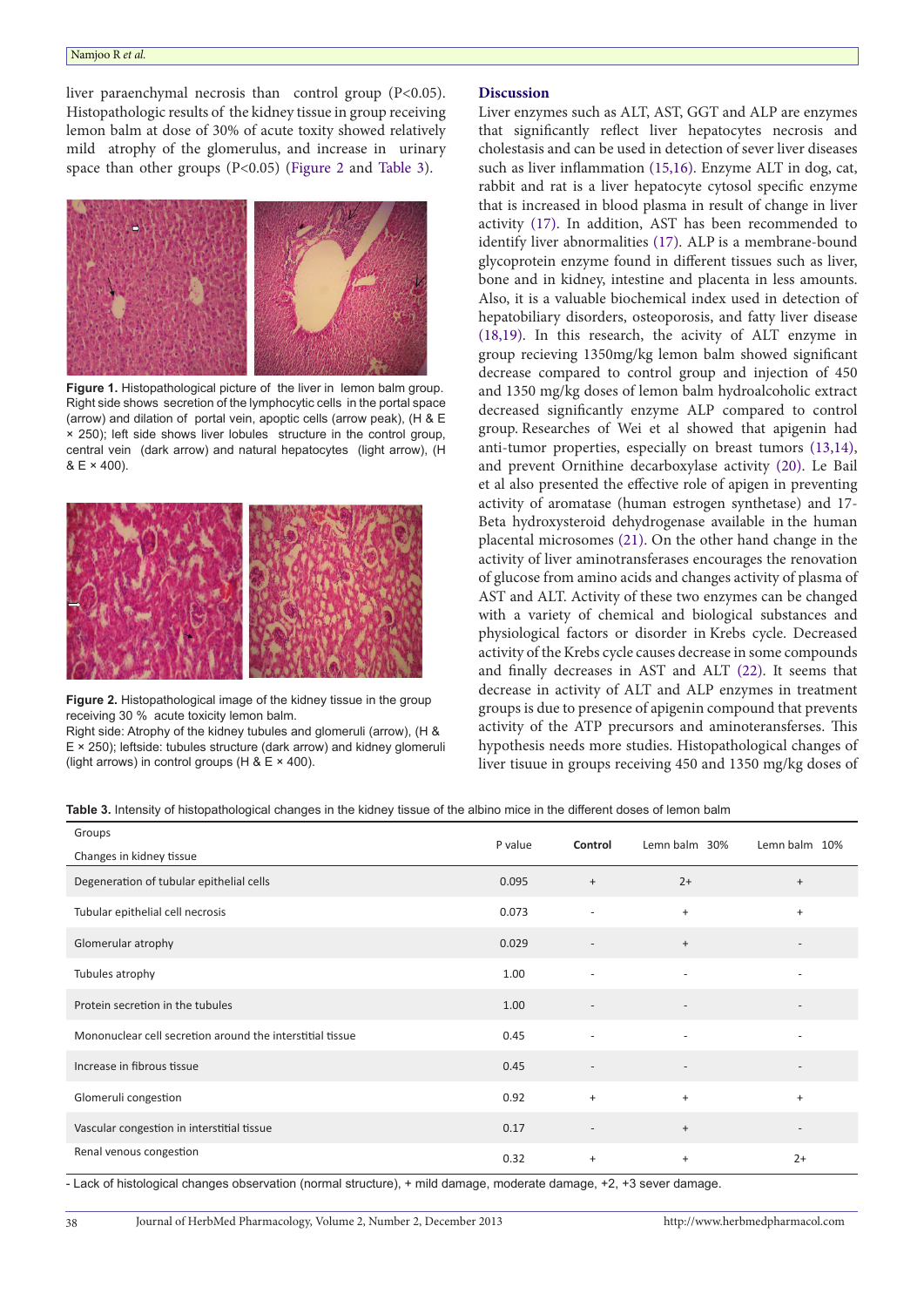lemon balm showed that presence of eosinophilic hepatocytes and nucleus with chromatin hyperchrome (apoptosis) may be related to the effects of quercetin and apigenin in producing apoptosis. Apigenin increases reactive oxygen species and causes production and release of cytochrome C from mitochondria into the cytosol and subsequently induction of procaspase-3 process, and finally apoptosis through rapid induction of caspase 3 activity and decrease in transmembrane potential ([23](#page-5-10)). Although, antioxidant activity of the plants chemical compounds is well known ([24\)](#page-5-11) but under special conditions like high doses or presence of metal ions can reveal the perooxidants activity.

Furthermore, perooxidant or antioxidant activity of plant chemical compounds has near relationship with consumed concentration [\(25\)](#page-5-12) that corresponds with liver pathologic lesions at doses of 1350 mg/kg. Studies on the cellular models have shown that some antioxidant polyphenols like quercetine, catechins (*Epigallocatechin*-*3*-*gallate* and *epicatechin*) and gallic acid have perooxidative activity [\(26](#page-5-13)). Also studies of Robaszkiewicz et al reported that high doses of quercetine (50 µmol) produce super oxide radicals in cultured cells and isolated mitochondria. In other studies, the antioxidant activity of quercetine has been observed only at low doses (1 to 20 µmol) whereas concentrations above 50 µmol can cause decrease in cell viability, thiol levels, the total antioxidant capacity and activity of [superoxide](http://www.google.com/url?sa=t&rct=j&q=&esrc=s&source=web&cd=2&cad=rja&ved=0CDsQFjAB&url=http%3A%2F%2Fwww.ias.ac.in%2Fjarch%2Fjbiosci%2F13%2F305-315.pdf&ei=EtxHUt-eIvan4APgyYGICw&usg=AFQjCNGWRuCWUUy6yKnzl51Xybqyf6VP5Q&bvm=bv.53217764,d.dmg)  [dismutase,](http://www.google.com/url?sa=t&rct=j&q=&esrc=s&source=web&cd=2&cad=rja&ved=0CDsQFjAB&url=http%3A%2F%2Fwww.ias.ac.in%2Fjarch%2Fjbiosci%2F13%2F305-315.pdf&ei=EtxHUt-eIvan4APgyYGICw&usg=AFQjCNGWRuCWUUy6yKnzl51Xybqyf6VP5Q&bvm=bv.53217764,d.dmg) [catalase and glutathione S-transferase](http://www.google.com/url?sa=t&rct=j&q=&esrc=s&source=web&cd=2&cad=rja&ved=0CDYQFjAB&url=http%3A%2F%2Fwww.ncbi.nlm.nih.gov%2Fpubmed%2F21807119&ei=cdxHUvUGsbLgA-zLgIgJ&usg=AFQjCNFY7uRJshigolrGvaBjufoyZ72D7Q&bvm=bv.53217764,d.dmg) ([27](#page-5-14)). Studies of Watjen et al also showed that flavonoids (quercetine and fisetin) at low concentrations (10 to 20 µmol) protect H4IIE Class cells against cell toxicity, DNA breaks and apoptosis induced by hydrogen peroxide. Also, high concentrations of flavonoids (50 to 250 µmol) caused cell toxicity, demage to DNA and planned death ([25](#page-5-12)). It has been proved that high concentrations of flavonoides increase production of reactive oxygen species by autooxidation ([28](#page-5-15)). These cases show that consumption of high doses of lemon balm hydroalcohoic extract in the short period causes toxicity effects on liver cells. It seems that reduction in activity of antioxidant enzymes with internal origin in liver and kidney tissues in the groups treated with high doses of lemon balm extract may be responsible for tissue damages [\(27\)](#page-5-14). Furthermore, reactive oxygen species, hydrogen peroxide, superoxide anion and hydroxyl radical are important intermediates of cell damage that can react to macromolecules such as lipids, proteins, nucleic acids, carbohydrates and unsaturated fatty acids in cell membrane and cause chain cell damage and death after the initial reaction ([3\)](#page-4-2). Studies have shown that a number of antioxidants such as quercetein and narinjenin can prevent activity of cytochrome enzymes (CYP1A1 and CYP3A4) and cause cell damage [\(29](#page-5-16)). For this reason, various liver injuries was observed in 1.350 mg/kg dose of lemon balm group because liver has main and important role in the different regulatory and metabolic pathways of drugs metabolism (activation and detoxification), excretion of exogenous and endogenous substances. Also changes of enzymes creatinine and urea are caused by lack of *Melissa officinalis* extract effect on kindy structures.

# **Conclusion**

According to enzyme and pathology results it can be concluded that consumption of lemon balam extract dose dependently causes toxicity in liver tissue.

#### **Acknowledgments**

This paper has been derived from the thesis of the second author.

# **Authors' contributions**

All authors participated in the study, have read the manuscript, and provided their final approval.

# **Conflict of interests**

The authors declared no competing interests.

# **Ethical considerations**

Ethical issues (including plagiarism, misconduct, data fabrication, falsification, double publication or submission, redundancy) have been completely observed by the authors.

# **Funding/Support**

None.

#### **References**

- <span id="page-4-0"></span>1. Cowan MM. Plant products as antimicrobial agents. Clin Microbiol Rev 1999;12(4): 564-82.
- <span id="page-4-1"></span>2. Kunle OF, Egharevba HO, Ahmadu PO. Standardization of herbal medicines- A review. Int J Biodvers Conserv 2012;4(3):101-12.
- <span id="page-4-2"></span>3. Birdane YO, Buyukokuroglu ME, Birdane FM, Cemek M, Yavuz H. Anti-inflammatory and antinociceptive effects of *Melissa officinalis* L. in rodents. Rev Med Vet 2007; 158(2): 75-81.
- <span id="page-4-3"></span>4. Ebrahimi Hariry R. Anticonvulsant effects of hydroalcoholic extract of *Melissa officinalis* on pentylenetetrazole (PTZ) model of convulsion in mice. J Med Plant Res 2011; 5(16): 3803-9.
- <span id="page-4-4"></span>5. Emamghoreishi M, Talebianpour MS. Antidepressant effect of *Melissa officinalis* in the forced swimming test. DARU 2009;17(1): 42-7.
- <span id="page-4-5"></span>6. Yosofi M, Hojjati MR, Moshtaghi E, Rahimiyan R, Dawodiyan-Dehkordi A, Rafieian Kopaei M. The effect of hydro-alcoholic extract of *Melissa officinalis* on learning and spatial memory in Balb/c mice. J Shahrekord Univ Med Sci 2011; 13(4): 51-9.
- <span id="page-4-6"></span>7. Ondrejovic M, Kraic FH, Vicova ZB, Silhar S. Optimisation of antioxidant extraction from Lemon Balm (*Melissa officinalis*). Czech J Food Sci 2012; 30(4): 385-93.
- <span id="page-4-7"></span>8. Patora J, Klimek B. Flavonoids from lemon balm (*Melissa officinalis* L., Lamiaceae). Acta Pol Pharm 2002; 59(2): 139- 43.
- <span id="page-4-8"></span>9. De Carvalho NC, Correa-Angeloni MJ, Leffa DD, Moreira J, Nicolau V, De Aguiar Amaral P, et al. Evaluation of the genotoxic and antigenotoxic potential of *Melissa officinalis* in mice. Genet Mol Biol 2011; 34(2): 290-7.
- <span id="page-4-9"></span>10. Ibarra A, Feuillere N, Roller M, Lesburgere E, Beracochea D. Effects of chronic administration of *Melissa officinalis* L. extract on anxiety-like reactivity and on circadian and exploratory activities in mice. Phytomedicine 2010; 17(6): 397-403.
- <span id="page-4-10"></span>11. Kennedy DO, Wightman EL. Herbal extracts and phytochemicals: plant secondary metabolites and the